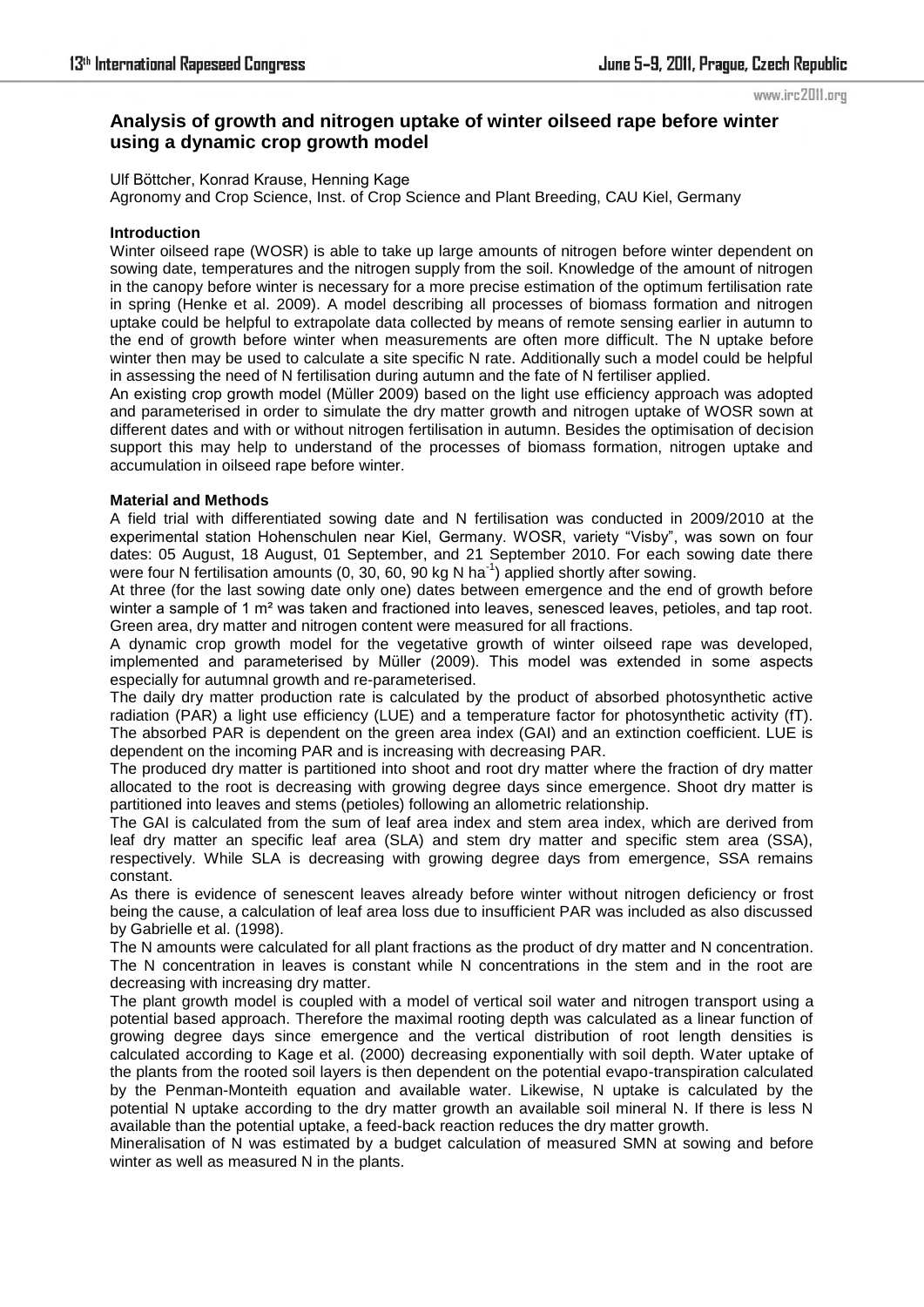The model was parameterised only with data of the variants with sufficient N supply, i.e. the N fertilisation amounts of 60 and 90 kg N/ha. In a second step the variants with less or without N fertilisation were used to parameterise the N deficiency effect on crop growth.

### **Results and discussion**

The dynamics of dry matter and plant nitrogen amount are simulated by the model quite well for the three first sowing dates and the two higher N fertilisation levels (Table 1) considering that the variation within the data was quite large.

Table 1: Model performance of selected growth parameters for the data set of the first three sowing dates and the two highest fertilisation levels. Given statistical parameters are slope, intercept (with standard error) and coefficient of determination (r<sup>2</sup>) of the linear regression between the measured and simulated results as well as number of observations (n) and the root mean squared error (RMSE).

|                                | Slope (SE)    | Intercept (SE) | $r^2$ | n  | <b>RMSE</b> |
|--------------------------------|---------------|----------------|-------|----|-------------|
| Leaf dry matter                | 0.84          | 7.4            | 0.88  | 18 | 16.4        |
| $[g/m^2]$                      | $(\pm 0.074)$ | $(\pm 5.5)$    |       |    |             |
| Root dry matter                | 0.68          | 2.8            | 0.62  | 18 | 17.6        |
| $[g/m^2]$                      | $(\pm 0.131)$ | $(\pm 4.7)$    |       |    |             |
| Shoot dry matter               | 0.80          | 14.1           | 0.89  | 18 | 32.7        |
| $[g/m^2]$                      | (±0.068)      | $(\pm 9.3)$    |       |    |             |
| Green area index               | 1.17          | $-0.04$        | 0.88  | 46 | 0.34        |
| $\left[\frac{m^2}{m^2}\right]$ | $(\pm 0.067)$ | (±0.07)        |       |    |             |
| Shoot N amount                 | 1.01          | 0.16           | 0.92  | 18 | 0.97        |
| $[g/m^2]$                      | (±0.076)      | (±0.38)        |       |    |             |

The effect of N deficiency was not simulated as well leading to a somewhat poorer model performance for the whole data set (not shown). Differences between the fertilisation levels could be reproduced by the model simulation. However, a more precise description of the effects of N deficiencies would need a larger data set. Inclusion of a second year of the trial might increase the model performance.

The N amount taken up by the plants was simulated well with one common parameterisation for all sowing dates (Figure 1). This indicates that the model could be well suited to extrapolate from measured data collected during autumn to the end of growth for fertilisation recommendation purposes.



Figure 1: Simulated versus measured N amount in the shoot for the first three sowing dates and the two higher N fertilisation levels.

The model shows that for early sowing dates a large amount of N added by fertiliser can be taken up by the plants (Figure 2). For the first sowing date the calculated potential uptake was even slightly higher than the calculated actual uptake for the highest fertilisation level (90 kg N/ha). At the same time SMN was almost completely depleted. In contrast, the simulated potential N uptake for the third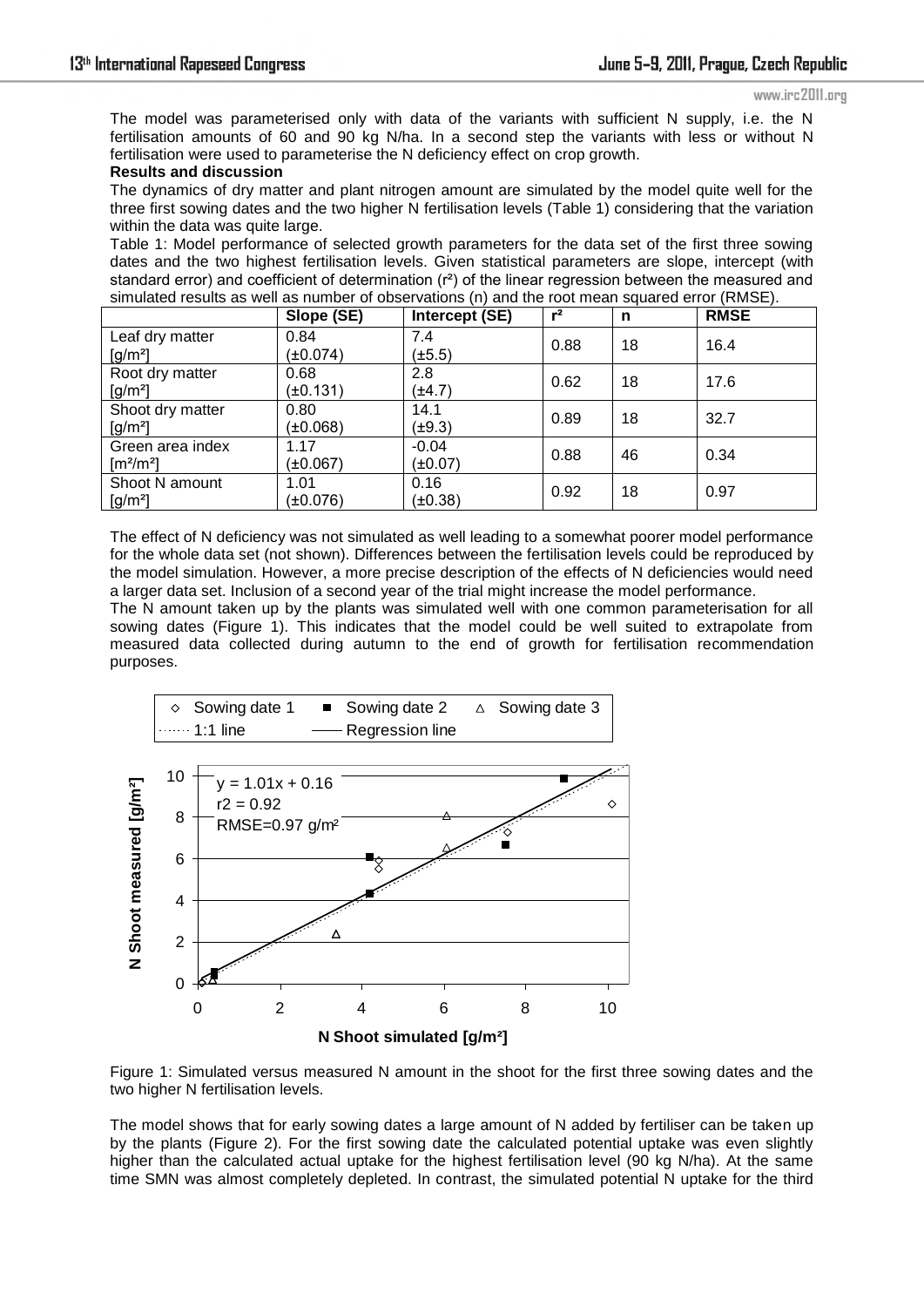#### www.irc2011.org

sowing date was much lower, the highest fertilised N amount could not be taken up by the plants and a large amount of SMN was left in the soil which is potentially at risk of leaching during winter. The measured data support this conclusion although the variation within the plant samples was very large, especially at the last sampling date before winter.

To what extent a higher N uptake due to N fertilisation might be relevant for the growth in spring and for yield formation should be investigated further. An extension of the model for spring growth and yield formation can support these investigations.

SMN might be simulated better by inclusion of a process based mineralisation model. However, the presented data set is not sufficient for a robust parameterisation. Additional data from different trials at the same location should be used for this purpose.

| $\longrightarrow$ Pot. Uptake Sd1 | $ -$ Act. Uptake Sd1 | $\cdots$ SMN 0-90 Sd1 |
|-----------------------------------|----------------------|-----------------------|
| $\longrightarrow$ Pot. Uptake Sd3 | $ -$ Act. Uptake Sd3 | $\cdots$ SMN 0-90 Sd3 |



Figure 2: Simulated time course of potential and actual N uptake for the highest fertilisation level and first (Sd1) and third sowing date (Sd3) as well as SMN for 0 to 90 cm soil depth. Measured data of actual N uptake (Sd1: diamonds, Sd3: triangles) are shown with error bars while the individual SMN measurements at the end of plant growth before winter are shown (circles).

# **Conclusions**

The presented model can be a helpful tool to estimate the dynamics of N uptake by WOSR during the autumnal growth. It can give a calculation of the maximum N amount that can be taken up by the crop taken an assumed projection of temperature and PAR into account. This can help to avoid N fertilisation that could increase the risk of N leaching. Furthermore the model allows for extrapolation of measured data to the end of growth before winter if weather conditions prevent late measurements for example by reflexion spectrometry.

# **References**

Gabrielle, B., P.Denoroy, G.Gosse, E.Justes, M.N.Andersen 1998: Development and evaluation of a CERES-type model for winter oilseed rape. Field Crops Research 57, 95-111.

Henke, J., K.Sieling, W.Sauermann, H.Kage 2009: Analysing soil and canopy factors affecting optimum nitrogen fertilization rates of oilseed rape (Brassica napus). J. of Agricultural Science 147, 1- 8.

Kage, H., M. Kochler and H. Stützel (2000). Root growth of cauliflower (Brassica oleracea L. botrytis) under unstressed conditions: Measurement and modelling. Plant and Soil 223: 131-145.